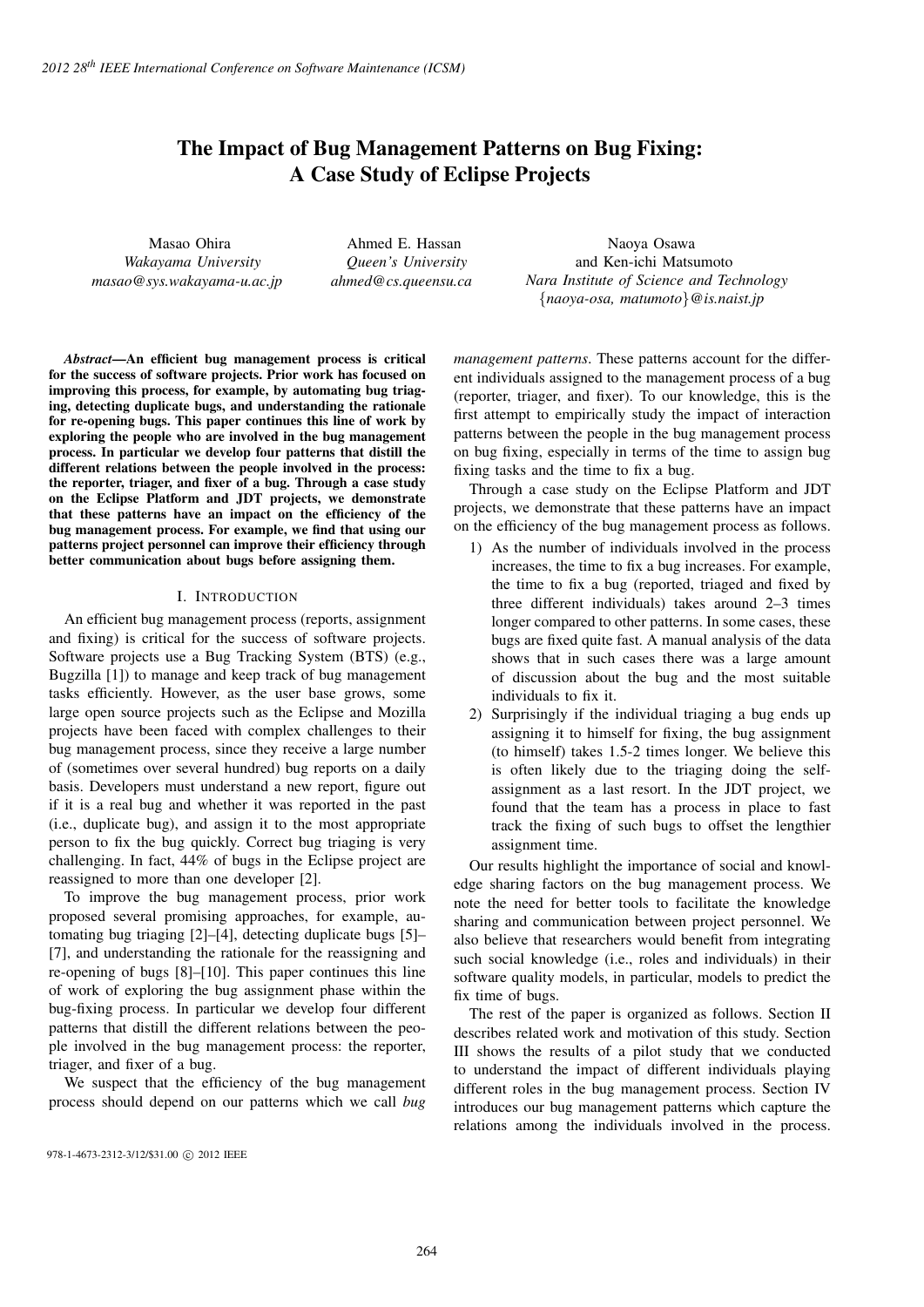Section V presents the results of our case study. We discuss the contributions of the study based on our findings and the threats to validity in Section VI. Section VII concludes the paper.

## II. RELATED WORK AND MOTIVATION

Most existing studies focus on how to reduce the time to fix bugs as this time continues to increase especially in large Open Source projects. There are currently three promising approaches to improving the bug management process. In what follows, we describe the existing approaches and the motivation for our study.

#### *A. How to make a good bug report?*

A good bug report helps reduce the time to fix bugs. A good report helps developers to quickly find, replicate, and understand the bugs at hand. However developers' information needs in bug reports are often unsatisfied, since users do not know what information are required to fix a problem. Users rarely articulate the problem sufficiently for developers to fix them. For instance, users rarely report procedures to reproduce an error (e.g., sometimes they just say "This option does not work on my computer!"). Therefore, developers have to ask users to give more information again and again to identify and fix the problem.

In order to improve the cooperation on a bug report between developers and users, many studies [11]–[16] have interviewed developers to understand their information needs for effective bug fixing. For example, through interviews with over 150 developers and 300 reporters of the Apache, Eclipse and Mozilla projects, Bettenburg et al. [12], [16] found that steps to reproduce and stack traces are very essential for bug reports.

## *B. Detection of duplicate bug reports*

Users often report problems reported by other users in the past or that have already been fixed by developers. Developers also sometimes try to resolve the same problem which had been previously resolved. This can happen because there are a large number of bug reports in BTS. Both the users and developers cannot be aware of all the reported bugs though the provided search functionalities. In this manner, the bugs are duplicated in BTS. This results in wasting developers' time and efforts.

To avoid duplicate bug reports in BTS, several studies [5]– [7], [17] have tried to detect duplicate bug reports automatically. For example, Wang et al. [7] presented an approach to detect duplicate bugs, applying a natural language processing technique to bug report data in BTS.

## *C. Re-opening and reassigning of bug reports*

Even if a bug fixing task is assigned to one developer, it may not be completed by the developer instead it might get reassigned (*tossed* [2]) to other developers. This often



Figure 1. A bug management process

happens because a triager assigns the task to an inappropriate developer who does not have sufficient knowledge and skill to complete the task. In the Eclipse and Mozilla projects, 37% to 44% of bugs are reassigned to another developer [2]. Preventing the bug tossing (ensuring the assignment of a bug fixing task to the most appropriate developer) is a very effective way to reduce the time needed to fix bugs.

Several approaches [2]–[4], [8]–[10], [18]–[20] have tackled this issue. For instance, Anvik et al. [3] proposed an approach to assign a bug to an appropriate developer based on past bug reports data using natural language processing techniques. Jeong et al. [2] proposed a method for the bug assignment based on a social graph which captures the social relationships among developers in the bug assignment phase. Other approaches involve understanding the rational for multiple reassignments [8] and creating methods to predict which bugs are likely to be reopened [9], [10].

## *D. People in the bug management process: our motivation*

As described above, prior studies have applied various data mining techniques to bug report data in BTS in order to support the bug management process, since the goal of existing studies, as previously described, is to reduce the time to fix bugs by providing means to write good bug reports [12], [14]–[16], finding adequate fixers for bug fixing tasks [2], [3], [18], and preventing redundant work for duplicated bug reports [5]–[7], [17].

In this study, we would like to create a new understanding of the bug management process by closely looking at the individuals involved in the process and the impact of the relations between the individuals on the efficiency of the bug fixing process. Figure 1 shows a typical bug management process with BTS such as Bugzilla [1]. In open source development with BTS, at least three types of individuals are involved in the bug management process: bug reporter, triager, and fixer of a bug. A bug reporter is a user or developer who reports a bug. A triager is often a senior developer who has the authority to assign a bug fixing task to other developers in the project. A fixer is a developer who fixes a bug that was assigned to him or her.

In this process, the triager obviously plays a very important role because she or he needs to have a good understanding of the bug report at hand and must assign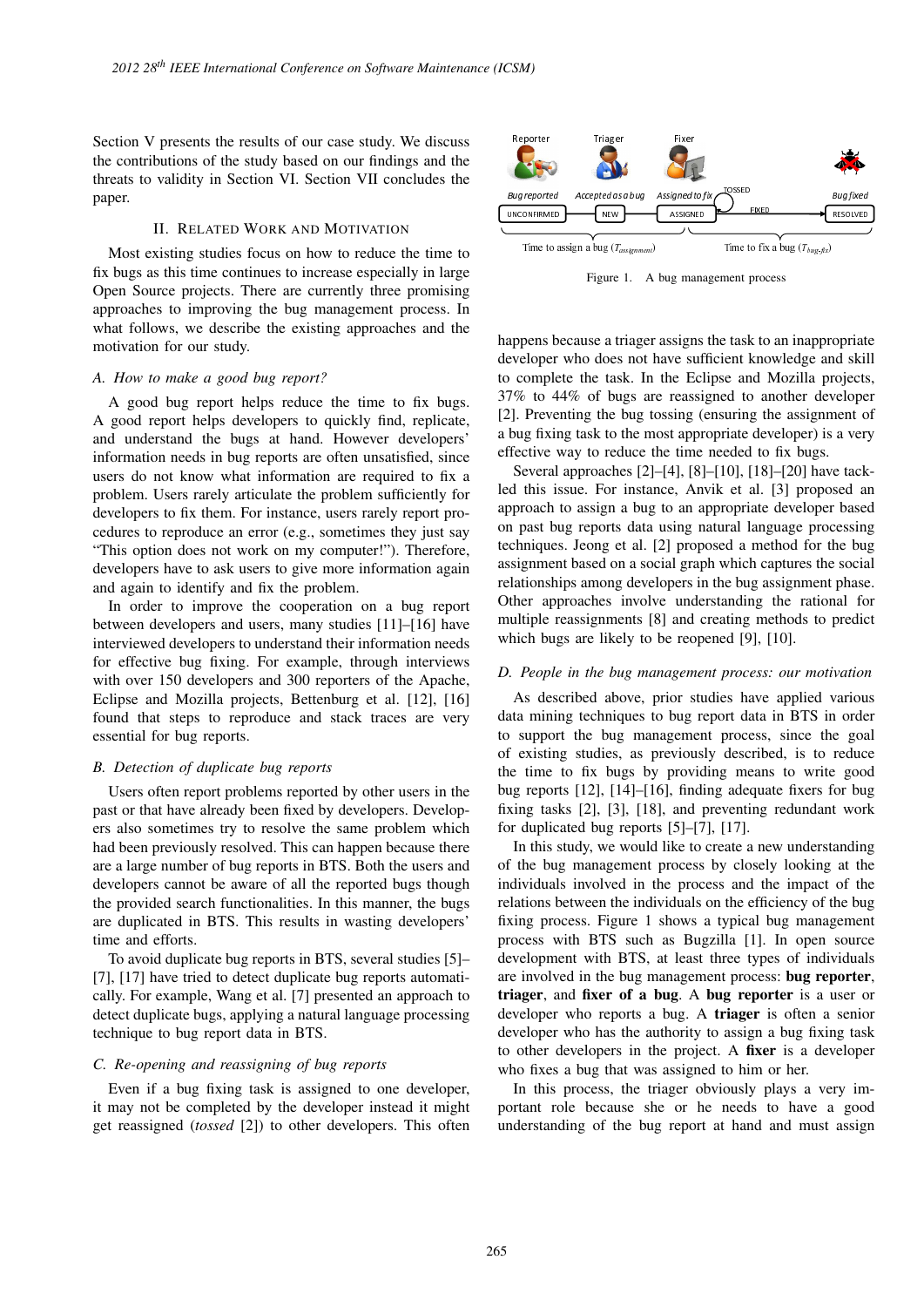Table I

RESULTS OF OUR PILOT STUDY ON THE TIME TO ASSIGN BUG REPORTS TO FIXERS  $(T_{assignment})$  IN PLATFORM AND JDT

|  | project    | $Reporter =$ | # of    | ratio       | average | median | SD   | max   | min  | P-value    |
|--|------------|--------------|---------|-------------|---------|--------|------|-------|------|------------|
|  |            | Triager?     | reports |             | davs    | davs   |      | davs  | davs |            |
|  | Platform   | yes          | .000    | 24.2%       | 12.6    | 0.0    | 66.8 | 812.  | 0.0  | $< 0.01**$ |
|  |            | no           | 3.133   | $75.8\%$    | 15.2    | 0.5    | 68.9 | 842.9 | 0.0  |            |
|  | <b>JDT</b> | yes          | 452     | 27.3%       | 10.6    | 0.0    | 57.8 | 713.7 | 0.0  | $< 0.01**$ |
|  |            | no           | .205    | $7\%$<br>72 | 20.0    | 0.5    | 79.6 | 927   | 0.0  |            |

Table II RESULTS OF OUR PILOT STUDY ON THE TIME TO FIX BUGS  $(T_{fix})$  in Platform and JDT

| project    | $Triager =$<br>Fixer? | $#$ of<br>reports | ratio | average<br>davs | median<br>days | <b>SD</b> | max<br>davs | min<br>davs | P-value    |
|------------|-----------------------|-------------------|-------|-----------------|----------------|-----------|-------------|-------------|------------|
| Platform   | yes                   | 2.294             | 55.5% | 23.1            |                | 65.3      | 776.0       | 0.0         | $< 0.01**$ |
|            | no                    | .839              | 44.5% | 46.9            | 5.9            | 11.       | 988.2       | 0.0         |            |
| <b>JDT</b> | ves                   | 817               | 49.3% | 12.6            | 0.8            | 42.9      | 583.1       | 0.0         | $< 0.01**$ |
|            | no                    | 840               | 50.7% | 22.8            |                | 62.8      | 705.9       | 0.0         |            |

the bug fixing task to the most appropriate developer who can fix the bug as quickly as possible. The triager can also be a reporter and/or a fixer. In such a case, the efficiency of the bug management process should be different from the case where each role is played by a different individual. Therefore we aim at establishing a clear understanding of the relation between the roles and the consequences of having different individuals in these roles on the bug management processes. While previous studies have mainly focused on reducing the time to fix bugs  $(T_{fix})$ , we are interested in both  $T_{assignment}$  (time to assign a bug fixing task to a fixer) and  $T_{fix}$ .

## III. PILOT STUDY

This section reports the results of our pilot study on the relation between the people involved in the bug management process and its impact on the efficiency of the bug fixing process.

#### *A. Time to assign a bug fixing task*

We first tried to answer the following research question. RQ1: *Does the time to assign a bug fixing task depend on the fact that the same developer reports a bug and triages it?*

Motivation: Users as bug reporters occasionally cannot write good bug reports for developers. There are often mismatches between the information provided by users and the information triagers need to assign bug fixing tasks to appropriate fixers. This is one reason for lengthy  $T_{assignment}$ because triagers spend considerable time to understand a filed bug.

In contrast, triagers can be bug reporters. In this case, the mismatches would be minimal and  $T_{assignment}$  would be shorter than the case of bug reports by users because triagers are also developers who probably know what information is needed to fix bugs and also might know who could fix the bugs quickly. In short, we believe that  $T_{assignment}$  largely

depends on the reporter-triager relationship.

Approach: We collected bug reports data from two large open source projects: Eclipse Platform and Eclipse JDT projects. After cleaning the data, using the techniques described in [21], [22] to avoid counting the same individual with multiple email addresses as different individuals, we checked whether a bug reporter and a triager are the same individual or not. If an individual plays both the roles of a reporter and a triager, we considered him/her as a senior developer. If not (reporter  $\neq$  triager), it is likely that a reporter is a user or a junior developer.

We filtered the data to focus on bug reports which were fixed without reassignments since we would like to simplify the data analysis to better capture the phenomenon. After the data filtering, we measured the average and median time (days) of  $T_{assignment}$  and tested the differences of  $T_{assignment}$  between individuals' roles (i.e., whether reporters are triagers or not) using the Mann–Whitney U test  $(\alpha = 0.05)$ .

Results: Table I shows the results of our analysis. We found that there were statistically significant differences in  $T_{assignment}$  in both projects. We also found that around 25% of the individuals in the projects were developers (reporter = triager) and that the average time of assignments of bug reports from developers is about 17–47% faster (2.6 days in Platform and 9.4 days in JDT), than that of assignments of bug reports from users. This result indicates that the assignment time for reports from users is a challenge for both Eclipse projects.

The time to assign a bug fixing task depends on the fact ✡ that the same developer reports a bug and triages it.

✟

✠

## *B. Time to fix a bug*

We were also interested in answering the following research question on the time to fix a bug  $(T_{fix})$ . RQ2: *Does the time to fix a bug depend on the fact that the*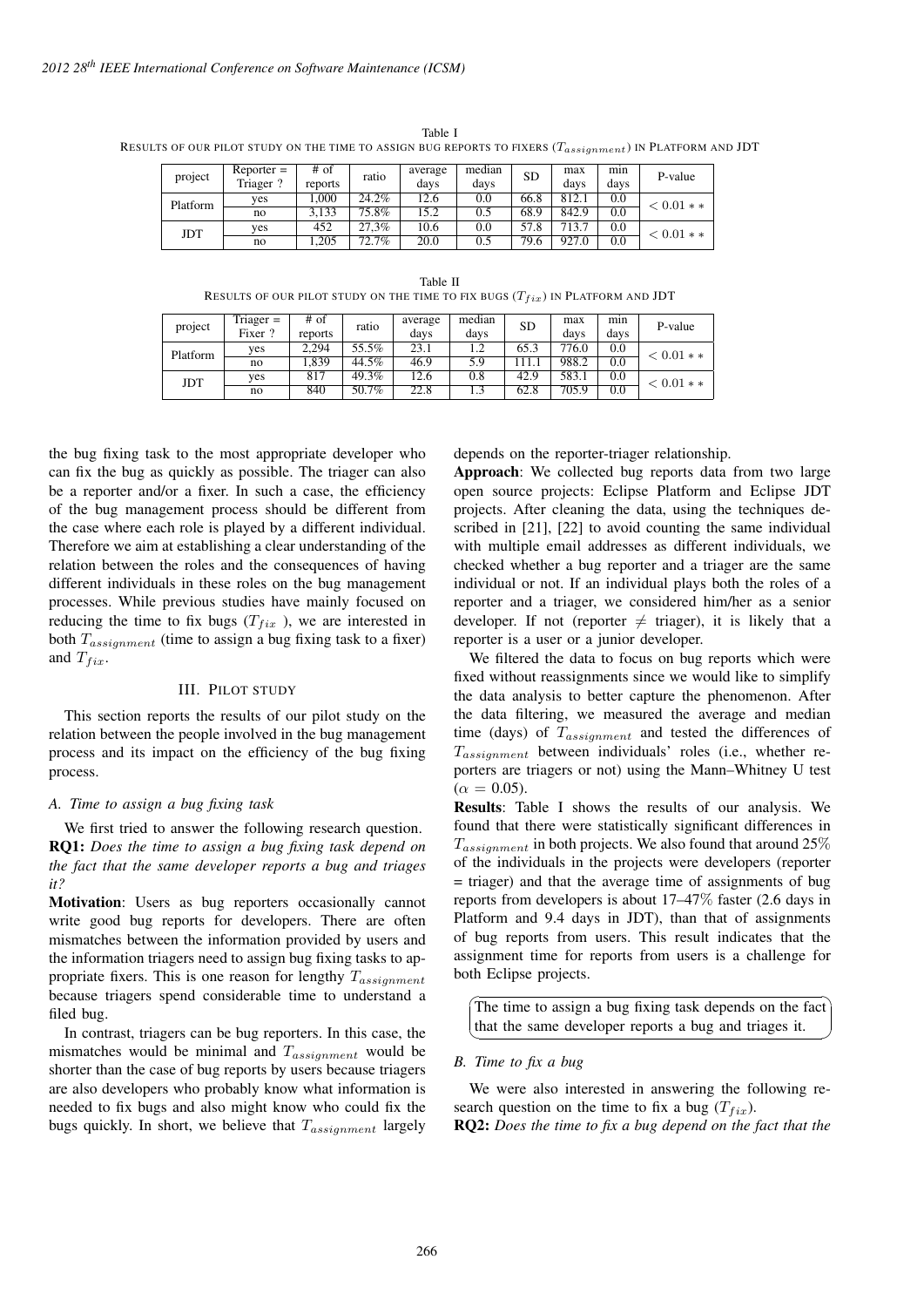## *same developer triages a bug and fixes it?*

Motivation: Even if a triager were to quickly find a fixer to assign a bug fixing task (i.e.,  $T_{assignment}$  is short),  $T_{fix}$ can be lengthy because there might exist other mismatches between the knowledge and/or the skills of the fixer and those needed to fix the bug. Jeong et al. [2] studied the "tossing (reassignment)" process to explore this issue. We further suspected the mismatches also happen even if a bug is not tossed to several fixers (i.e., if a bug is fixed by a single fixer). To better understand the impact of the mismatches on the time to fix bugs, we analyze  $T_{fix}$  without reassignments in the bug management process.

Approach: Using the cleaned and filtered bug report data in RQ1, we looked at whether a triager and a fixer are the same individual (triager = fixer) or not (triager  $\neq$  fixer). We then measured the average and median time (days) of  $T_{fix}$ and tested the differences of  $T_{fix}$  with the Mann–Whitney U test ( $\alpha = 0.05$ ). Note that our data did not include the "tossing" process where reassignment of a bug fixing task is required several times, in order to focus on the influence of the triager-fixer relationship. We only used bug reports that were "FIXED" by a single fixer.

**Results:** Table II shows the results of our analysis on  $T_{fix}$ for both projects. We found that there were significant differences in  $T_{assignment}$  for both projects. Around 50% of the individuals in the projects played both roles of triager and fixer. The average time of bug fixing by triagers was about two times faster (23.8 days in Platform and 10.2 days in JDT), than that by fixers (regular developers).



These results of our pilot study motivate us to dig deeper in the relationships among the individuals (reporter, triager, and fixer) involved in the bug management process.

#### IV. BUG MANAGEMENT PATTERNS

In our pilot study from the previous section, we studied the two types of pairs of individuals (i.e., reporter-triager and triager-fixer) in the bug management process and analyzed the relationships between the types and the time  $(T_{assignment}$  and  $T_{fix}$ ). Although the results of the analysis provided clear understandings of the relationships between them, the results encouraged us to investigate the combined consequence of all three roles on  $T_{assignment}$  and  $T_{fix}$ .

In this section we introduce the bug management patterns which provide us with a framework to study the bug management process and its impacts on bug fixing (i.e.,  $T_{assignment}$ and  $T_{fix}$ ). The patterns are defined by combinations of the individual roles (i.e., bug reporter, triager, and fixer). Figure 2 illustrates the four patterns.

*Pattern* #*1: Reporter*=*Triager*=*Fixer [R*=*T*=*F]*



Figure 2. Four patterns of bug management process

In this pattern, a single individual plays all the roles (i.e., reporter, triager, and fixer of the bug). The patterns  $[R = T = F]$ is assumed to make bug fixing faster since the individual likely knows the bug source and has good confidence in his ability to fix the bug.

#### *Pattern*  $\#2$ : *Reporter*=*Triager* $\neq$ *Fixer* [*R*=*T* $\neq$ *F*]

In this pattern, one individual (A) has the roles of both reporter and triager, and another individual (B) fixes the bug as a fixer. The pattern  $[R=T\neq F]$  is assumed to make the bug assignment faster as shown previously in the result of RQ1 because individual (A) would be a developer who is authorized to assign the bug. In contrast, the pattern  $[R=T\neq F]$  might make bug fixing inefficient such as the case of the Eclipse projects in RQ2 because the individual (B) as a fixer might be just entrusted by the individual (A) who does not have the knowledge nor the skills of the individual (B). Of course, even in this pattern, bug fixing can be done efficiently if the individual (A) is capable of correctly assigning bug reports to a fixer, that means the individual (A) is well aware of the knowledge and skills of individual (B) and that the skills match the ones needed for fixing the bug.

#### *Pattern*  $\#3$ *: Reporter* $\neq$ *Triager*=*Fixer* [*R* $\neq$ *T*=*F*]

In this pattern, one individual (A) reports a bug and another individual (B) assigns the bug report to herself as to fix. As opposed to the pattern  $[R=T\neq F]$ , the pattern  $[R\neq T=F]$ is assumed to make the bug assignment difficult as shown previously in the result of RQ1. The pattern  $[R \neq T=F]$ , however, would make bug fixing itself faster if the individual (B) has a good understanding of the bug based on the report by the individual (A); otherwise it would make bug fixing difficult because the individual (B) has to spend the time to investigate the bug.

## *Pattern*  $#4$ *: Reporter* $\neq$ *Triager* $\neq$ *Fixer* [*R* $\neq$ *T* $\neq$ *F*]

In this pattern, three different individuals play each of the roles in the process. This pattern is assumed to make both the bug assignment and bug fixing most difficult because the mismatches of knowledge and skills between reporters and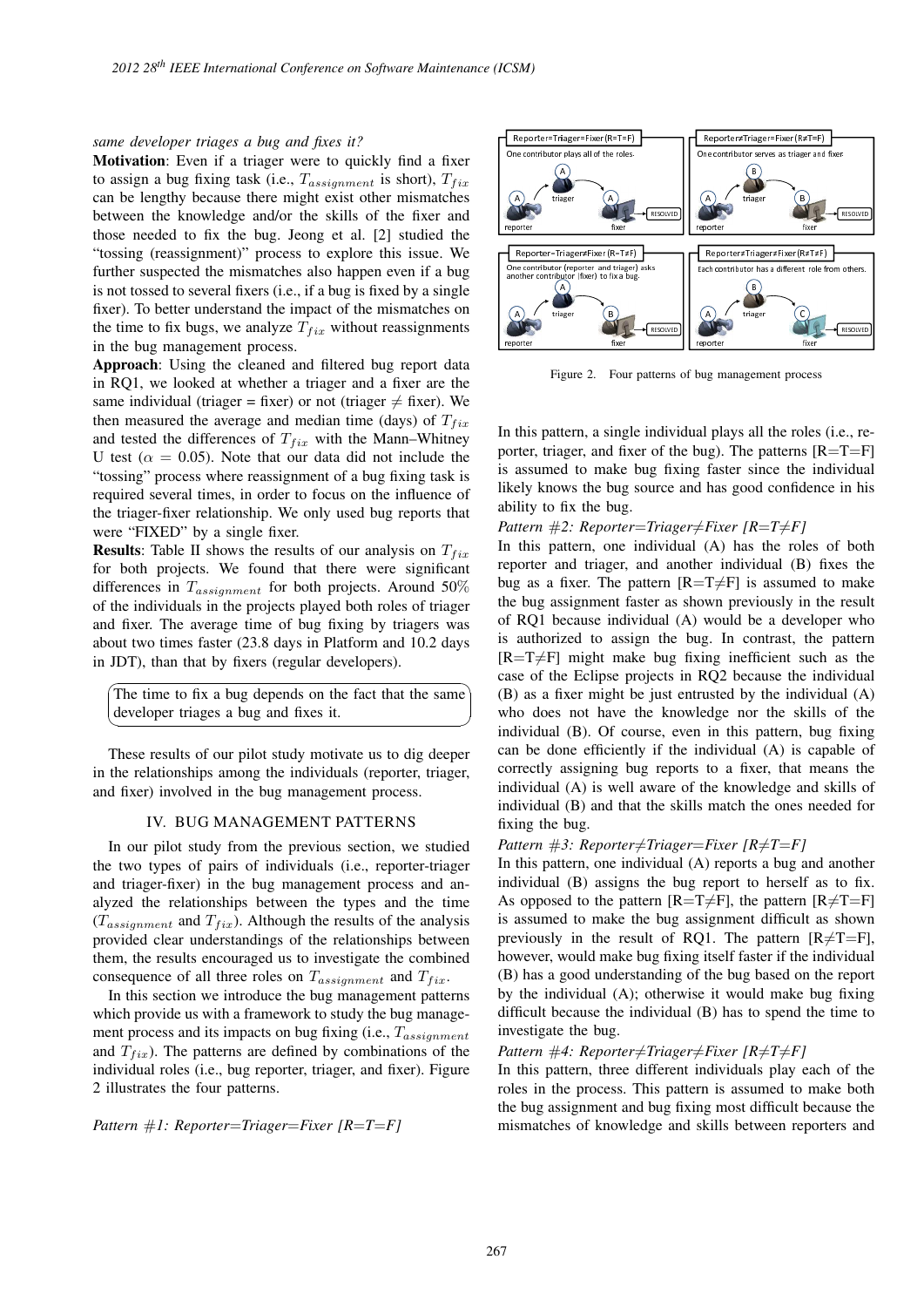| Table III                                                      |  |
|----------------------------------------------------------------|--|
| DATA SETS COLLECTED FROM THE ECLIPSE PLATFORM AND JDT PROJECTS |  |

|          |                               | # of bug reports<br>study period |                   | # of fixed bug reports | # of      | # of     | # ot   |
|----------|-------------------------------|----------------------------------|-------------------|------------------------|-----------|----------|--------|
| project  |                               | in total                         | with reassignment | without reassignment   | reporters | triagers | fixers |
| Platform | 2009<br>$2007 - Dec.$<br>Jan. | 21.308                           | 8.434             | 4.133                  |           |          | 85     |
| JDT      | Jan. 2007 - Dec. 2009         | 8.110                            | 3,343             | 657                    | 369       |          | $\sim$ |

Table IV RATIO OF BUG MANAGEMENT PATTERNS IN PLATFORM AND JDT

| project    | pattern           | ratio             |
|------------|-------------------|-------------------|
|            | $R = T = F$       | 17\% (719/4,133)  |
| Platform   | $R = T \neq F$    | 7% (281/4,133)    |
|            | $R \neq T = F$    | 38% (1,575/4,133) |
|            | $R \neq T \neq F$ | 38% (1,558/4,133) |
|            | $R = T = F$       | 14% (241/1,657)   |
| <b>JDT</b> | $R = T \neq F$    | 13% (211/1,657)   |
|            | $R \neq T = F$    | 35% (576/1,657)   |
|            | $R \neq T \neq F$ | 38% (629/1,657)   |

triagers and between triagers and fixers would be larger than that of the other patterns. The pattern  $[R \neq T \neq F]$  depends heavily on the collective and collaborative efforts in an open source project. In practice, it is well known that open source systems are created by a considerable amount of efforts from a minority of individuals [23]. In this paper we wish to confirm the difficulty of "team work" in the bug management process and to find hints to overcome it.

## V. A CASE STUDY ON BUG MANAGEMENT PATTERNS

This section describes our analysis on the bug management patterns in Eclipse projects. We use the same data set used in our pilot study.

## *A. Data sets*

Table III shows the basic statistics of the bug report data sets we collected. The bugs were reported and fixed from 2007 to 2009. We did not use any data of bug reports which had been still OPEN  $(= not fixed)$  during the studied period. We got fixed bugs with reassignments (8,434 in Platform and 3,343 in JDT) and fixed bugs without reassignments (4,133 and 1,657), though we did not use fixed bugs with reassignment for our case study due to the reason mentioned in Section III. We can see that about one-third of reported bugs were fixed without reassignment. We can also see that the number of bug reporters is about 10-15 times larger than the number of triagers and fixers.

Table IV shows the ratio of the bug management patterns in each project.  $[R \neq T=F]$  and  $[R \neq T \neq F]$  are the dominant bug management patterns in both projects. Surprisingly, both patterns exhibit similar ratio around 35–38%. Only 17% in Platform and 14% in JDT are fixed through  $[R = T = F]$ . We expect the pattern  $[R = T = F]$  is the most optimal circumstance of the bug management process as there is no need for knowledge sharing between the involved individuals.

## *B. Bug management patterns and time for task assignment*

Using our patterns, we aim to answer the following research question.

## RQ3: *How do the bug management patterns impact the time to complete bug assignments?*

Motivation: As we showed in Table I, the time to assign a bug fixing task  $(T_{assignment})$  depended on whether a bug reporter played the role of a triager. However, in our pilot study we did not consider if the triager also fixed the bug (i.e., we did not distinguish between  $[R = T = F]$  and  $[R=T\neq F]$  and between  $[R\neq T=F]$  and  $[R\neq T\neq F]$ .)

Approach: Similar to our pilot study, we measure the average and median time (days) of  $T_{assignment}$  in each pattern and test the differences of  $T_{assignment}$  between the patterns using the Mann–Whitney U test ( $\alpha = 0.05$ ). We also calculate the cumulative percentage of assigned bug reports to look at how bug report assignments in each pattern are completed over time.

Results: Table V and Figure 3 are the analysis result of the relationship between the bug management patterns and  $T_{assignment}$ . As we expected before the analysis,  $[R = T = F]$ showed the best performance in assigning bug fixing tasks in the Platform project, but the best pattern in JDT was  $[R=T\neq F]$ . However we could not confirm the statistically significance of the difference between  $[R = T = F]$  and  $[R=T\neq F]$  in JDT.

Against our expectations, there were no differences between  $[R \neq T=F]$  and  $[R \neq T \neq F]$  in the Platform project. Furthermore we could confirm the statistically significant difference in JDT, surprisingly this means that the performance in  $[R \neq T \neq F]$  was significantly superior to that in  $[R \neq T=F]$ . Figure 4 shows the required days to assign all the bug fixing tasks to individuals in Platform and JDT. In fact,  $[R \neq T \neq F]$  did not show the worst performance, rather  $[R \neq T=F]$  is around 48%–58% slower than  $[R \neq T \neq F]$  on average days.

This result is also complemented by Table VI which shows the days required to assign the majority (80%) of bug reports to individuals in each pattern. We suspect that this phenomena likely happened when a triager in  $[R \neq T=F]$ tried to ask a fixer to take a bug fixing task but cannot get any response from the fixer (or cannot find an adequate fixer), then he or she finally assigns the task to himself or herself.

The bug management patterns impact the performance  $\searrow$ of assigning a bug-fixing task.

 $\mathbf{a}^{\dagger}$ 

 $^{\prime}$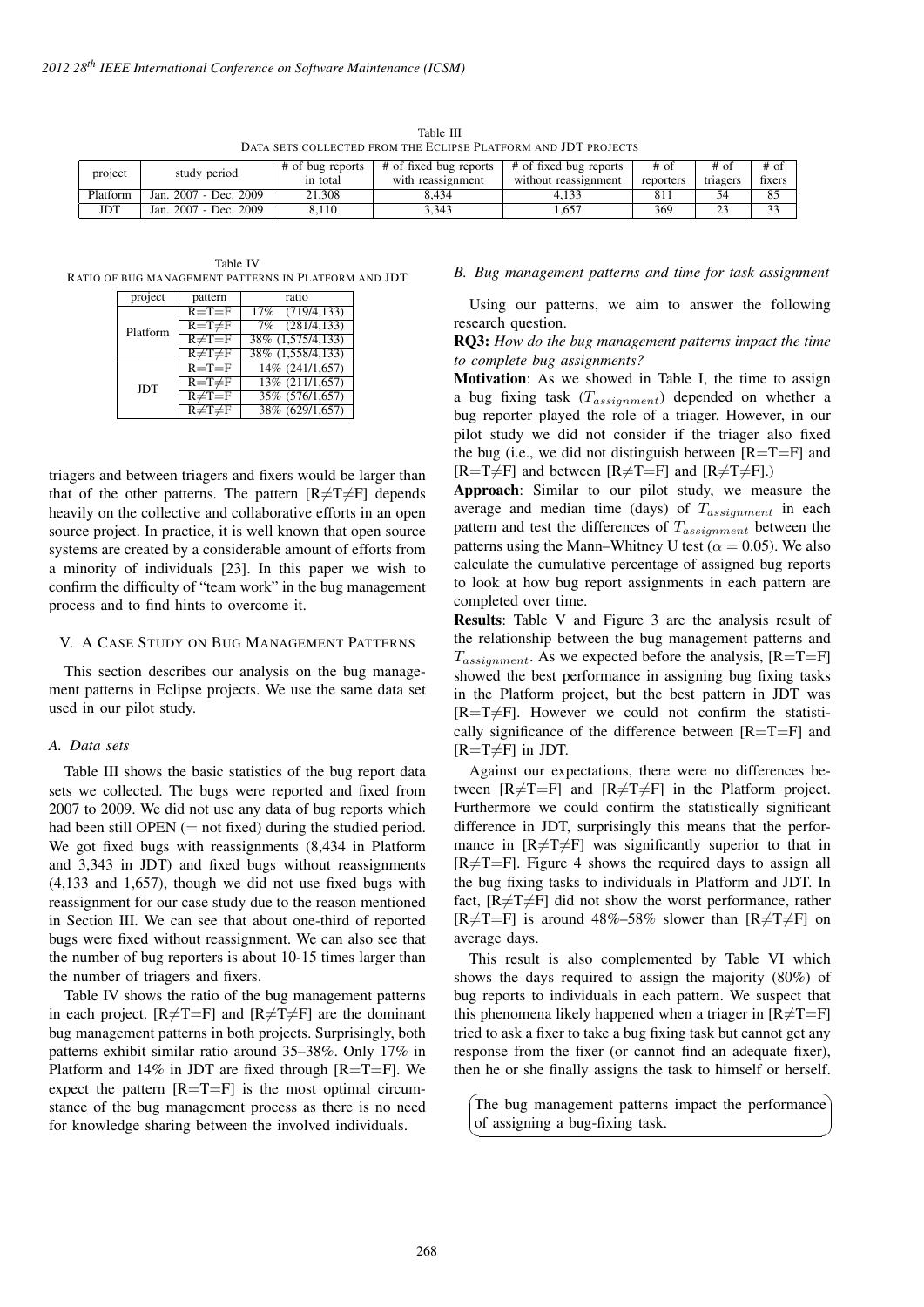| project    | Assignment        | median | average | <b>SD</b> | max    | min  | P-value        |                |                   |  |
|------------|-------------------|--------|---------|-----------|--------|------|----------------|----------------|-------------------|--|
|            | pattern           | days   | days    |           | days   | days | $R = T \neq F$ | $R \neq T = F$ | $R \neq T \neq F$ |  |
|            | $R = T = F$       | 0.00   | 12.28   | 71.50     | 812.05 | 0.00 | $< 0.01**$     | $< 0.01**$     | $< 0.01**$        |  |
| Platform   | $R = T \neq F$    | 0.00   | 13.27   | 53.06     | 512.98 | 0.00 |                | $< 0.01**$     | $< 0.01**$        |  |
|            | $R \neq T = F$    | 0.48   | 20.41   | 82.35     | 842.93 | 0.00 |                |                | 0.61              |  |
|            | $R \neq T \neq F$ | 0.53   | 9.99    | 51.00     | 842.93 | 0.00 |                | ۰              | ٠                 |  |
|            | $R = T = F$       | 0.00   | 14.33   | 75.48     | 713.66 | 0.00 | 0.59           | $< 0.01**$     | $< 0.01**$        |  |
| <b>JDT</b> | $R = T \neq F$    | 0.00   | 6.32    | 25.18     | 237.06 | 0.00 |                | $< 0.01**$     | $< 0.01**$        |  |
|            | $R \neq T = F$    | 0.69   | 25.45   | 93.67     | 927.05 | 0.00 |                |                | $< 0.01**$        |  |
|            | $R \neq T \neq F$ | 0.32   | 14.96   | 63.79     | 638.23 | 0.00 |                | ۰              |                   |  |

Table V RESULTS OF THE ANALYSIS ON THE BUG MANAGEMENT PATTERNS AND  $T_{assignment}$  in the ECLIPSE PLATFORM AND JDT PROJECTS



Figure 3. Boxplot of the bug management patterns and  $T_{assignment}$  in Platform and JDT



Figure 4. Required days to assign bug reports in Platform and JDT

Table VI REQUIRED DAYS TO ASSIGN THE MAJORITY (80%) OF BUG REPORTS

|          |       | $ -$             | .≠T=F |      |
|----------|-------|------------------|-------|------|
| 'latform | .v∠   | $\sim$<br>ن کے ب |       |      |
|          | v. Ju | ◡.◡∠             | 0.34  | J.J0 |

#### *C. Bug management patterns and time for bug fixing*

Next, we aim to answer the following research question. RQ4: *How do the bug management patterns impact the time to fix bugs?*

Motivation: In RQ2, we did not consider who reports a bug when studying  $T_{fix}$ . If a bug reporter is an enduser, he might not produce a good bug report to expedite the bug fixing. We expect that using our bug management

patterns we would bring us better understanding of the bug management process in Eclipse projects.

Approach: Same as our pilot study, we measure the average and median time (days) of  $T_{fix}$  in each pattern and then test the differences between the patterns using the Mann– Whitney U test ( $\alpha = 0.05$ ). We also calculate the cumulative percentage of fixed bugs over time.

Results: Table VII and Figure 5 show the analysis result of the relationship between the bug management patterns and  $T_{fix}$ . We can see that there are the differences at 1% significant level between  $[R \neq T \neq F]$  and other patterns in Platform and JDT. This implies that "team work" in the bug management process is much difficult due to communication overhead and/or miscommunication among stakeholders.

Figure 6 shows the days required to fix all the bugs in the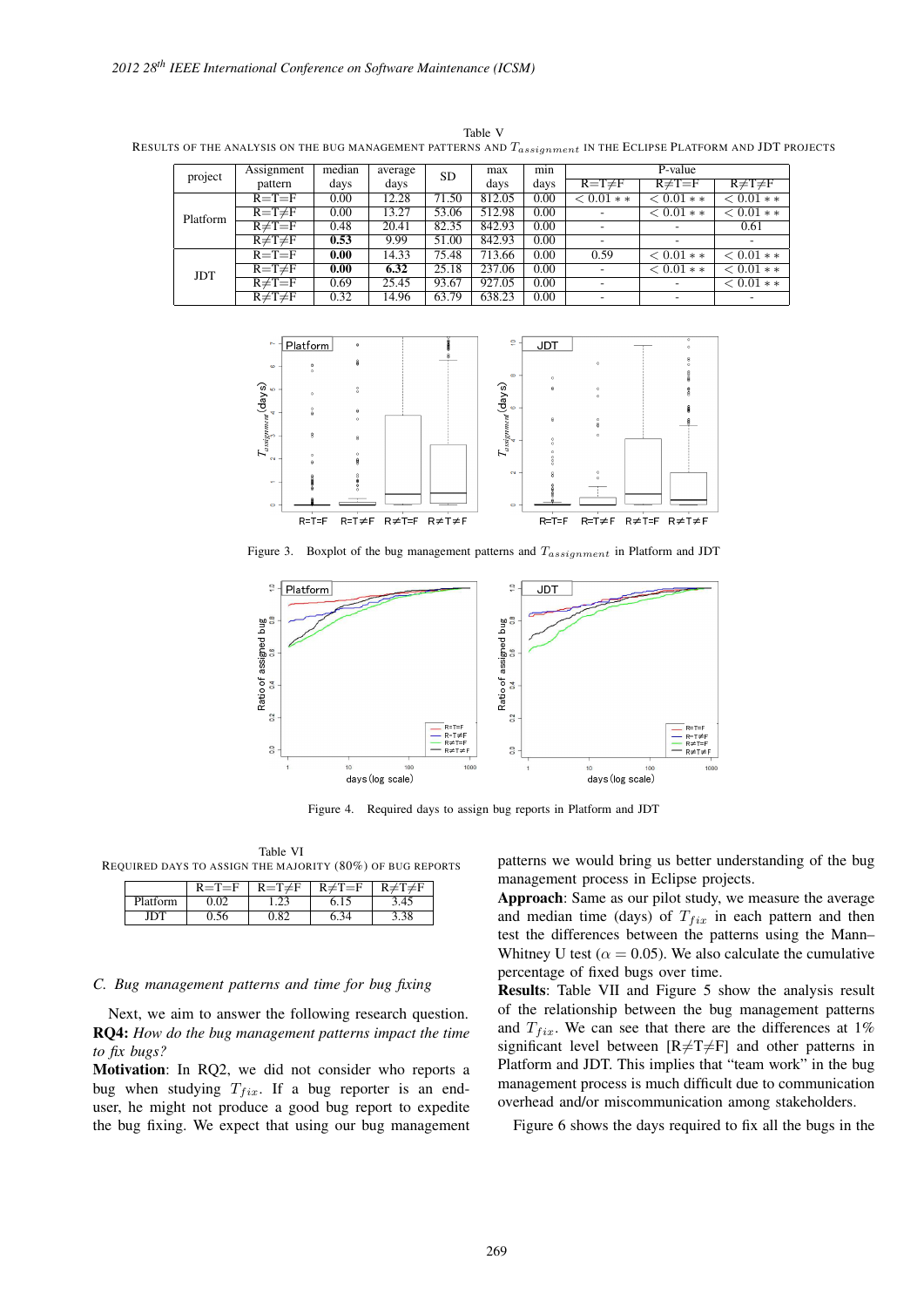| project    | Assignment        | median            | average | <b>SD</b> | max    | min  |                          | P-value        |                   |
|------------|-------------------|-------------------|---------|-----------|--------|------|--------------------------|----------------|-------------------|
|            | pattern           | days              | days    |           | days   | days | $R = T \neq F$           | $R \neq T = F$ | $R \neq T \neq F$ |
|            | $R = T = F$       | 1.00              | 18.17   | 50.75     | 434.80 | 0.00 | $< 0.01**$               | 0.11           | $< 0.01**$        |
| Platform   | $R = T \neq F$    | 0.10              | 21.28   | 80.64     | 889.05 | 0.00 | $\overline{\phantom{a}}$ | $< 0.01**$     | $< 0.01**$        |
|            | $R \neq T = F$    | 1.30              | 25.41   | 70.86     | 775.96 | 0.00 | $\overline{\phantom{a}}$ |                | $< 0.01**$        |
|            | $R \neq T \neq F$ | $7.\overline{13}$ | 51.56   | 115.19    | 988.21 | 0.00 |                          |                |                   |
|            | $R = T = F$       | 0.64              | 12.91   | 36.92     | 377.84 | 0.00 | 0.19                     | 0.32           | $< 0.01**$        |
| <b>JDT</b> | $R = T \neq F$    | 0.83              | 13.01   | 32.98     | 281.03 | 0.00 | ٠                        | 0.49           | $< 0.01**$        |
|            | $R \neq T = F$    | 0.79              | 12.48   | 45.23     | 583.11 | 0.00 |                          | 0.49           | $< 0.01**$        |
|            | $R \neq T \neq F$ | 2.11              | 26.02   | 69.71     | 705.90 | 0.00 | ٠                        |                |                   |

Table VII RESULTS OF THE ANALYSIS ON THE BUG MANAGEMENT PATTERNS AND  $T_{fix}$  in the ECLIPSE PLATFORM AND JDT PROJECTS



Figure 5. Boxplot of the bug management patterns and  $T_{fix}$  in Platform and JDT



Figure 6. Required days to fix bugs in Platform and JDT

Table VIII REQUIRED DAYS TO FIX THE MAJORITY (80%) OF BUGS

|          | $R = T = F$ |       | $R \neq T = F$ |       |
|----------|-------------|-------|----------------|-------|
| Platform | 14.87       | 2.94  | 22.92          | 63.13 |
| JDT      | 10.79       | 16.30 | 3.00           | 18.19 |

projects. In the both projects, the bug fixing performance in the pattern  $[R \neq T \neq F]$  is apparently the worst. This result is also complemented by Table VIII which shows the days required to fix the majority (80%) of bugs in each pattern.

From Figure 6 and Table VIII, we see that surprisingly the pattern  $[R \neq T=F]$  in the JDT project has the best performance. We inspected our data and found that several "super" developers from IBM dedicate considerable efforts to bug fixing in the pattern  $[R \neq T=F]$ . As we described in RQ3,  $[R \neq T=F]$  is the worst for  $T_{assignment}$ . The triagers in JDT might assign tasks to themselves to fix bugs soon.

The bug management patterns impact the speed of bug  $\overbrace{\phantom{aaaa}}$ fixing. The pattern  $[R \neq T \neq F]$  makes the performance worst even if we do not account for bugs that are reassigned to more than one developer.

## VI. DISCUSSIONS

We now discuss our findings and their impact on overcoming the difficulty of the bug management process. We also presents the threats to validity of our study.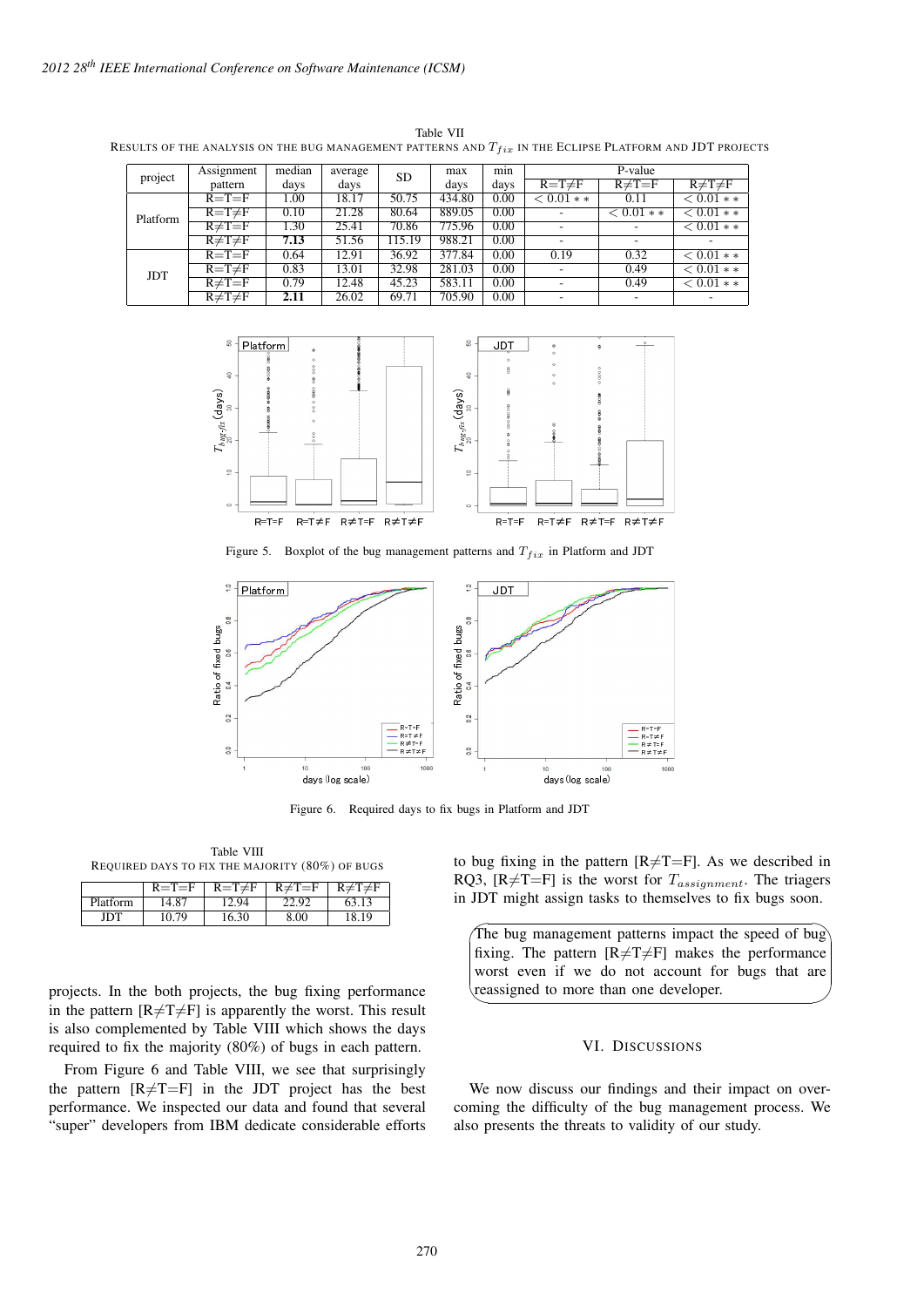## *A. Summary of our findings*

Through our research questions RQ 1–4, we can confirm the impact of the individuals involved in bug fixing. In summary, we observe the following consequences of our bug management patterns on the bug management process.

- When a triager makes a bug report as a reporter, the time to assign a bug fixing task to a fixer is 17–47% faster than when a regular reporter does so [RQ1].
- However, surprisingly when the triager assigns a bug fixing task to himself, he needs 48%–58% longer time for the bug assignment than when he assigns it to other developers [RQ3].
- When a triager assigns a bug fixing task to himself, he can fix the bug around two times faster than when he assigns it to other developers [RQ2].
- Conclusively, the pattern  $[R \neq T \neq F]$  exhibits the worst performance in bug fixing (at least two times slower than the other patterns on average days) [RQ4].

Our results highlight the importance of social and knowledge sharing factors on the bug management process. We note the need for better tools to facilitate the knowledge sharing and communication between project personnel. We also believe that researchers would benefit from integrating such social knowledge (i.e., roles and individuals) in their software quality models, in particular, models to predict the fix time of bugs.

## *B. The impact of discussions among developers*

As we expected, the pattern  $[R \neq T \neq F]$  leads to the worst performance in bug fixing  $(T_{fix})$ . However, we noticed that the boxplot of  $[R \neq T \neq F]$  in Figure 5 had the widest distribution. This implies that in some cases the pattern  $[R \neq T \neq F]$ works better than other patterns. We sought to explore this closely to overcome the challenge associated with [ $R \neq T \neq F$ ]. We manually checked 100 randomly selected bug reports from the whole bug report data (1,558 for Eclipse and 629 for JDT) in that pattern. We then compared quicklyfixed bug reports with slowly-fixed bug ones. We found that discussions about bugs before bug report assignment made a difference in the bug-fixing performance.

Figure 7 shows the relationship between the bug-fixing time and the number of discussions comments before the bug assignment in the Platform project. We see  $T_{fix}$  is gradually reduced as comments (discussions about a bug in Bugzilla) increase. We also manually read the bug reports and found that developers including triagers discussed how to reproduce and fix the bugs, and who would be the most appropriate to fix the bugs.

From this finding, we can say that project personnel can improve their efficiency through better communication about bugs before assigning them. Discussions among developers are still very important not only for efficient bug-fixing but also for preventing reassignments, although the time to



Figure 7.  $T_{fix}$  and discussions before the bug report assignment in the pattern  $[R \neq T \neq F]$  of the Platform project

assign bug fixing tasks to appropriate fixers  $(T_{assignment})$ might be slightly prolonged due to the discussions.

## *C. Other factors that would impact the time to fix bugs*

Although in this paper we focused on the bug management patterns, we can also consider many other factors that would impact the time to fix bugs: *bug (content of a bug report), day and time, stakeholders)* [10], [23]–[25] and so on. For instance, a bug report with high severity might be fixed sooner than other bugs. We extracted metrics associated with such factors from our dataset as listed in Table IX.

In order to demonstrate the impact of the factors on time to fix bugs, we created a prediction model based on logistic regression to quantify the relationships between the factors. The procedure for creating the prediction model is as follows:

- 1) Top five categories frequently appeared in each independent variables with nominal scale are transformed into dummy variables since the existence of many dummy variables are likely to create the issue of multicollinearity. Note that we also calculated VIF (Variance Inflation Factor) to confirm the issue of multicollinearity between any two independent variables and eliminated variables if the VIF exeeded 10.
- 2) The value of the dependent variable is set as 1 if bug fixing  $(T_{fix})$  is completed within the three kinds of specified period of time (in a day, in a week, and in a month) and otherwise it is set as 0 (i.e.,  $T_{fix}$  exeeds the specified period of time.)
- 3) We divide our dataset used in this study into nine fit data ( $fit_1, \dots, fit_9$ ) and one test data (test).
- 4) Using the nine fit data and a logistic regression model, we build a model to predict whether  $T_{fix}$  is completed in each specified period of time.
- 5) Using the test data, we calculate the prediction accuracy for each specified period of time.
- 6) After repeating Step 3) Step 5) ten times, we calculate the average prediction accuracy.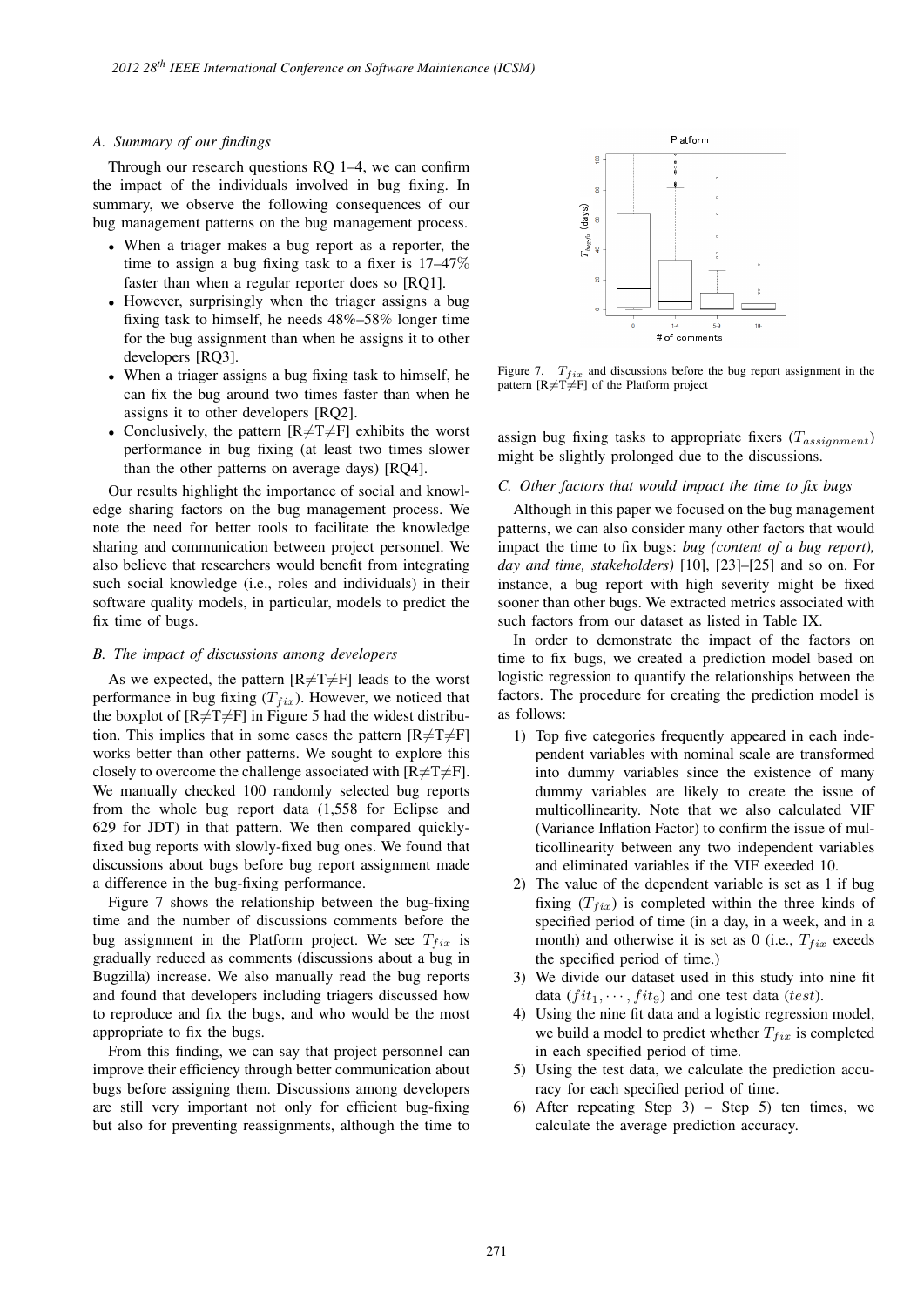|                                                                    | Table IX |  |  |
|--------------------------------------------------------------------|----------|--|--|
| METRICS ASSOCIATED WITH FACTORS THAT WOULD AFFECT TIME TO FIX BUGS |          |  |  |

| factor       | metrics (variable name)        | scale    | descriptions                                                                |  |  |
|--------------|--------------------------------|----------|-----------------------------------------------------------------------------|--|--|
|              | Component                      | nominal  | component name specified in the bug report                                  |  |  |
|              | Priority                       | nominal  | priority for fixing the bug                                                 |  |  |
|              | Severity                       | nominal  | severity of the reported bug                                                |  |  |
|              | Milestone                      | nominal  | whether or not a milestone is specified in the bug report                   |  |  |
|              | DescriptionWords               | interval | number of words in "Description" in the bug report                          |  |  |
| bug          | <b>CommentsCount</b>           | interval | number of comments in the bug report                                        |  |  |
|              | Comments Words                 | interval | number of words in comments                                                 |  |  |
|              | <b>AttachmentsCount</b>        | interval | number of attachments (e.g., patches and screen shots)                      |  |  |
|              | DependsOnCount                 | interval | number of bugs which must be resolved before the reported bug               |  |  |
|              | <b>BlocksCount</b><br>interval |          | number of other bugs which are blocked by the reported bug                  |  |  |
|              | <b>CCCount</b>                 | interval | number of users who might be interested in the bug report                   |  |  |
|              | AssignTime                     | interval | time to assign the bug fixing task to a developer (i.e., $T_{assignment}$ ) |  |  |
| day and time | AssignedMonth                  | interval | month in which the bug fixing task was assigned to a developer              |  |  |
|              | AssignedDay                    | interval | day in which the bug fixing task was assigned to a developer                |  |  |
|              | AssignedWeekEnd                | nominal  | whether or not the bug fixing task was assigned in the weekend              |  |  |
|              | Reporter                       | nominal  | email address of the reporter (who reports the bug)                         |  |  |
| stakeholder  | Triager                        | nominal  | email address of the triager (who triages the bug)                          |  |  |
|              | Fixer                          | nominal  | email address of the fixer (who resolves the bug)                           |  |  |
|              | <b>Pattern</b>                 | nominal  | bug management pattern used in fixing the bug (main scope of this paper)    |  |  |

Table X PREDICTION ACCURACY OF OUR PREDICTION MODEL FOR PLATFORM

|                     | prediction<br>period | precision | recall    | F <sub>1</sub> -value |
|---------------------|----------------------|-----------|-----------|-----------------------|
| prediction accuracy | in a day             | 68.14     | 38.22     | 48.97                 |
| of our logistic     | in a weak            | 67.90     | 76.66     | 72.02                 |
| regression model    | in a month           | 76.67     | 98.77     | 86.33                 |
| improvement rate    | in a day             | 66.68%    | $-6.50\%$ | 19.80%                |
| against random      | in a week            | 14.22%    | 28.95%    | 21.14\%               |
| prediction          | in a month           | 2.35\%    | 31.86%    | 15.24\%               |

Table X shows the calculated results of the prediction accuracy for each specified period. It also shows the improvement rate against a prediction result which was calculated 1,000 times by randomly selecting one independent variable. Almost all results with the three evaluation measures (precision, recall and F1-value) tend to be better when predicting a longer period of time. All the F1-values of our results also perform the result which is predicted by using randomly selected independent variable.

We analyzed which independent variable contributed to our prediction model building. We used deviance residuals as the measures to check the model fit. If deviance residual value for one independent variable is larger than others, it means that the model fit well due to the independent variable. Table XI is the results of deviance residuals. We can see that Component (i.e., which component is fixed) is the most important factor to predict  $T_{fix}$  in each period of time. Pattern (i.e., the bug management patterns) and Fixer (i.e., who fixes the bug) are second and third important factors respectively. The results of Component and Fixer are consistent with the existing studies [3], [10], [25]. Contrary to our expectation, Triager (i.e., who triages the bug report) does not contribute to the prediction model for Platform. From these results, we can conclude that the

Table XI IMPORTANCE OF EACH INDEPENDENT VARIABLE IN OUR PREDICTION MODEL FOR PLATFORM

| factor      | metrics                 | deviance residuals |                  |                   |
|-------------|-------------------------|--------------------|------------------|-------------------|
|             | (variable name)         | $\langle$ a day    | $\langle$ a week | $\langle$ a month |
| bug         | Component               | 263.06             | 177.64           | 132.95            |
|             | Priority                | 9.22               | 5.98             | 1.41              |
|             | Severity                | 1.38               | 3.70             | 3.88              |
|             | Milestone               | 6.31               | 5.04             | 4.96              |
|             | DescriptionWords        | 0.42               | 1.67             | 2.54              |
|             | <b>CommentsCount</b>    | 3.39               | 11.84            | 16.32             |
|             | <b>CommentsWords</b>    | 4.56               | 1.52             | 1.17              |
|             | <b>AttachmentsCount</b> | 3.84               | 0.04             | 0.99              |
|             | DependsOnCount          | 6.26               | 2.72             | 0.67              |
|             | <b>BlocksCount</b>      | 0.70               | 0.61             | 1.40              |
|             | CCCount                 | 12.08              | 8.33             | 5.04              |
| day         | AssignTime              | 4.71               | 11.54            | 11.48             |
| and         | AssignedMonth           | 9.87               | 9.08             | 22.23             |
| time        | AssignedDay             | 0.61               | 1.90             | 0.05              |
|             | AssignedWeekEnd         | 0.10               | 0.09             | 1.75              |
| stakeholder | Reporter                | 7.23               | 14.63            | 22.22             |
|             | Triager                 | 8.60               | 7.60             | 9.65              |
|             | Fixer                   | 76.26              | 72.27            | 53.10             |
|             | Pattern                 | 154.49             | 123.81           | 89.50             |

bug management pattern is an unignorable, important factor which has an impact on the time to fix bugs and should be carefully managed by project personnel.

## *D. Threats to Validity*

In this study we only used three years (from 2007 to 2009) bug report data without reassignments in the Eclipse projects to obtain a clear understanding of the bug management process. Such data selection (including the limited term of data and excluding reassignments) might bring bias [26] against the complete picture of open source development, we need to conduct exhaustive analyses to make our results much more valuable in the future.

We studied only the two open source projects: Eclipse